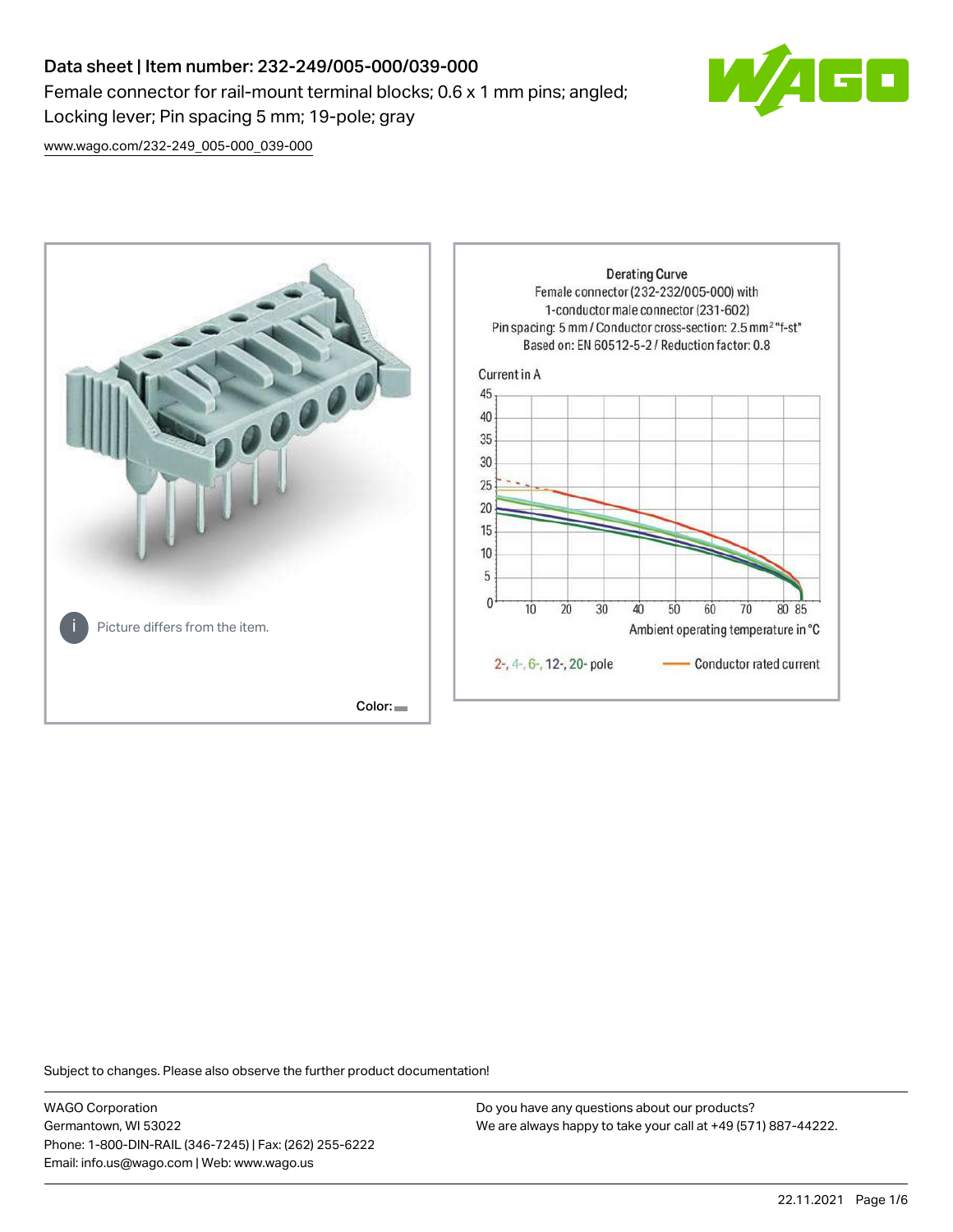

Dimensions in mm

L = pole no. x pin spacing

2- to 3-pole female connectors – one latch only

#### Item description

- $\blacksquare$  Pluggable connectors for rail-mount terminal blocks equipped with CAGE CLAMP $^\circ$  connection
- Female connectors with long contact pins connect to the termination ports of 280 Series Rail-Mount Terminal Blocks
- $\blacksquare$ Female connectors are touch-proof when unmated, providing a pluggable, live output
- $\blacksquare$ With coding fingers

Subject to changes. Please also observe the further product documentation! Data

WAGO Corporation Germantown, WI 53022 Phone: 1-800-DIN-RAIL (346-7245) | Fax: (262) 255-6222 Email: info.us@wago.com | Web: www.wago.us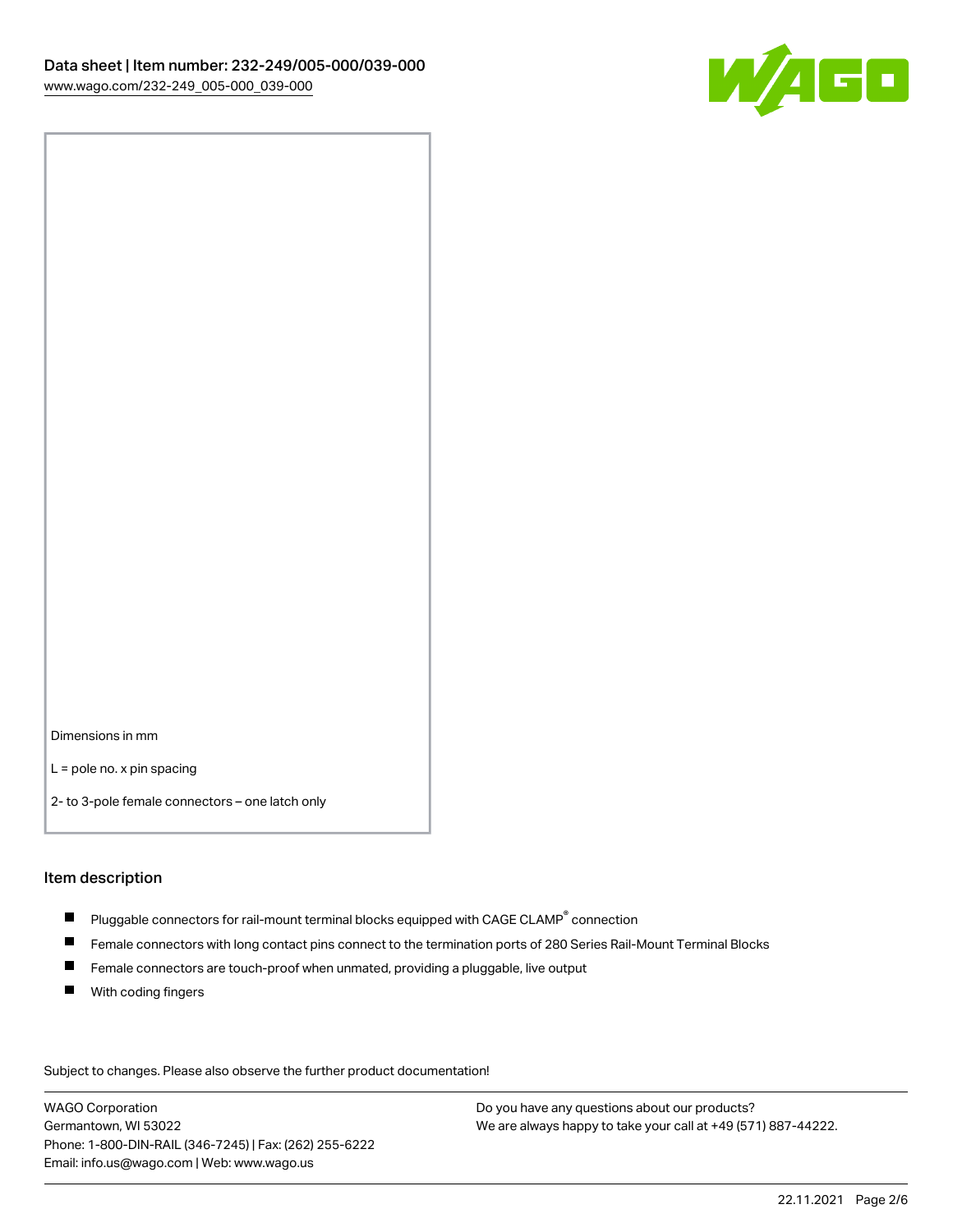

# Data

| Safety information 1 | The MCS-MULTI CONNECTION SYSTEM includes connectors<br>without breaking capacity in accordance with DIN EN 61984. When<br>used as intended, these connectors must not be connected<br>/disconnected when live or under load. The circuit design should<br>ensure header pins, which can be touched, are not live when<br>unmated. |
|----------------------|-----------------------------------------------------------------------------------------------------------------------------------------------------------------------------------------------------------------------------------------------------------------------------------------------------------------------------------|
| Variants:            | Other pole numbers<br>Other versions (or variants) can be requested from WAGO Sales or<br>configured at https://configurator.wago.com/                                                                                                                                                                                            |

# Electrical data

# IEC Approvals

| Ratings per                 | IEC/EN 60664-1                                                        |
|-----------------------------|-----------------------------------------------------------------------|
| Rated voltage (III / 3)     | 320 V                                                                 |
| Rated surge voltage (III/3) | 4 <sub>k</sub> V                                                      |
| Rated voltage (III/2)       | 320 V                                                                 |
| Rated surge voltage (III/2) | 4 <sub>k</sub> V                                                      |
| Nominal voltage (II/2)      | 630 V                                                                 |
| Rated surge voltage (II/2)  | 4 <sub>k</sub> V                                                      |
| Rated current               | 12A                                                                   |
| Legend (ratings)            | $(III / 2)$ $\triangle$ Overvoltage category III / Pollution degree 2 |

# UL Approvals

| Approvals per                  | UL 1059 |
|--------------------------------|---------|
| Rated voltage UL (Use Group B) | 300 V   |
| Rated current UL (Use Group B) | 15 A    |
| Rated voltage UL (Use Group D) | 300 V   |
| Rated current UL (Use Group D) | 10 A    |

# Ratings per UL

| Rated voltage UL 1977 | 300 V |
|-----------------------|-------|
| Rated current UL 1977 |       |

# CSA Approvals

Approvals per CSA

Subject to changes. Please also observe the further product documentation!

| <b>WAGO Corporation</b>                                | Do you have any questions about our products?                 |
|--------------------------------------------------------|---------------------------------------------------------------|
| Germantown, WI 53022                                   | We are always happy to take your call at +49 (571) 887-44222. |
| Phone: 1-800-DIN-RAIL (346-7245)   Fax: (262) 255-6222 |                                                               |
| Email: info.us@wago.com   Web: www.wago.us             |                                                               |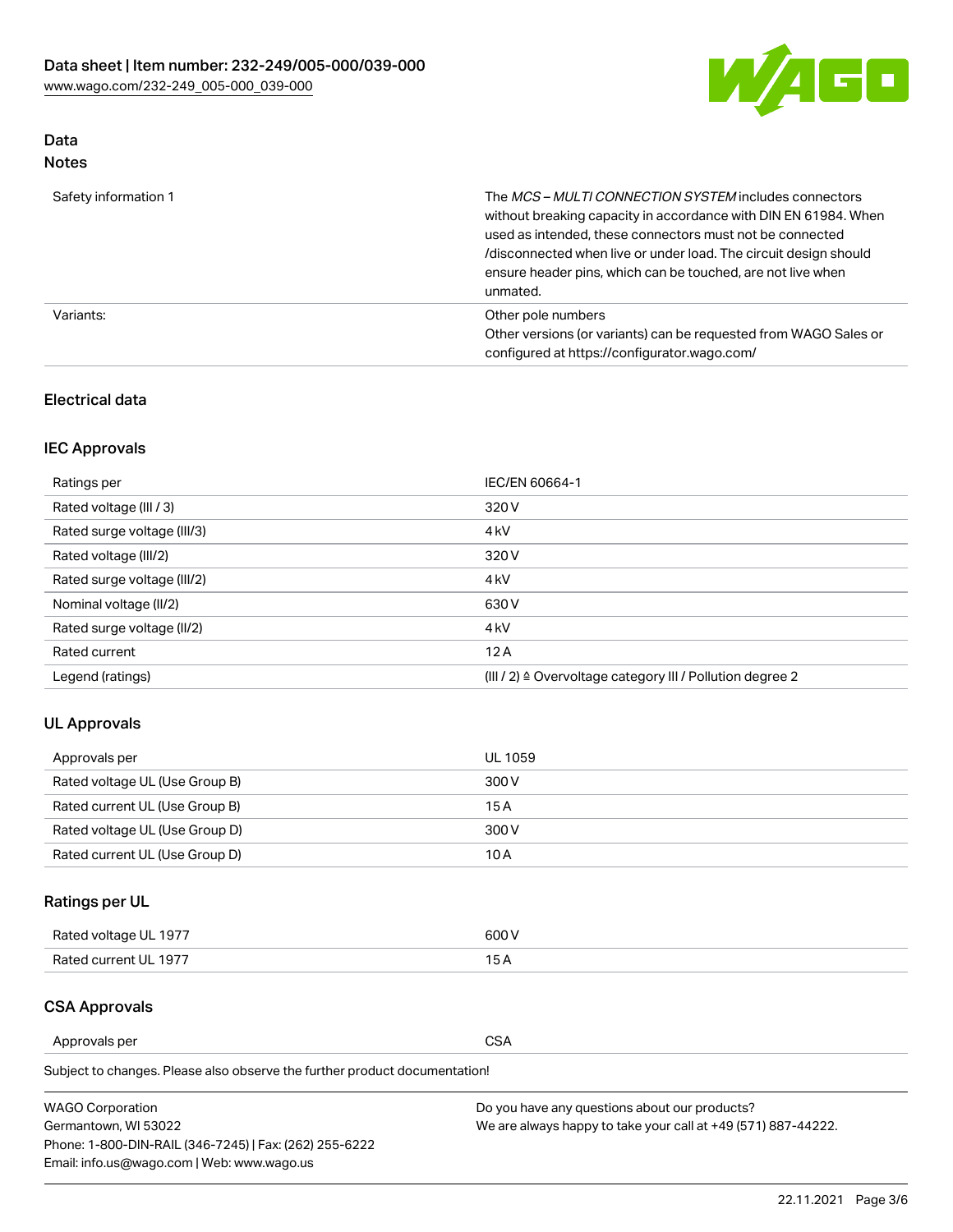[www.wago.com/232-249\\_005-000\\_039-000](http://www.wago.com/232-249_005-000_039-000)



| Rated voltage CSA (Use Group B) | 300 V |
|---------------------------------|-------|
| Rated current CSA (Use Group B) | 15 A  |
| Rated voltage CSA (Use Group D) | 300 V |
| Rated current CSA (Use Group D) | 10 A  |

# Connection data

| Total number of potentials | 19 |
|----------------------------|----|
| Number of connection types |    |
| Number of levels           |    |

### Connection 1

| Number of poles<br>. |  |
|----------------------|--|
|----------------------|--|

# Physical data

| Pin spacing             | 5 mm / 0.197 inch     |
|-------------------------|-----------------------|
| Width                   | 110.8 mm / 4.362 inch |
| Height                  | 26.1 mm / 1.028 inch  |
| Height from the surface | 11.6 mm / 0.457 inch  |
| Depth                   | 11.6 mm / 0.457 inch  |

## Plug-in connection

| Contact type (pluggable connector)                | Female connector/socket                   |
|---------------------------------------------------|-------------------------------------------|
| Connector (connection type)                       | for front-entry rail-mount terminal block |
| Mismating protection                              | No                                        |
| Locking of plug-in connection                     | locking lever                             |
| Mating direction to the rail-mount terminal block |                                           |

# Material data

| Color                       | gray             |
|-----------------------------|------------------|
| Material group              |                  |
| Insulation material         | Polyamide (PA66) |
| Flammability class per UL94 | V <sub>0</sub>   |
| Contact material            | Copper alloy     |
| Contact plating             | tin-plated       |
| Fire load                   | 0.377 MJ         |
| Weight                      | 20.8g            |

Subject to changes. Please also observe the further product documentation!

| <b>WAGO Corporation</b>                                | Do you have any questions about our products?                 |
|--------------------------------------------------------|---------------------------------------------------------------|
| Germantown, WI 53022                                   | We are always happy to take your call at +49 (571) 887-44222. |
| Phone: 1-800-DIN-RAIL (346-7245)   Fax: (262) 255-6222 |                                                               |
| Email: info.us@wago.com   Web: www.wago.us             |                                                               |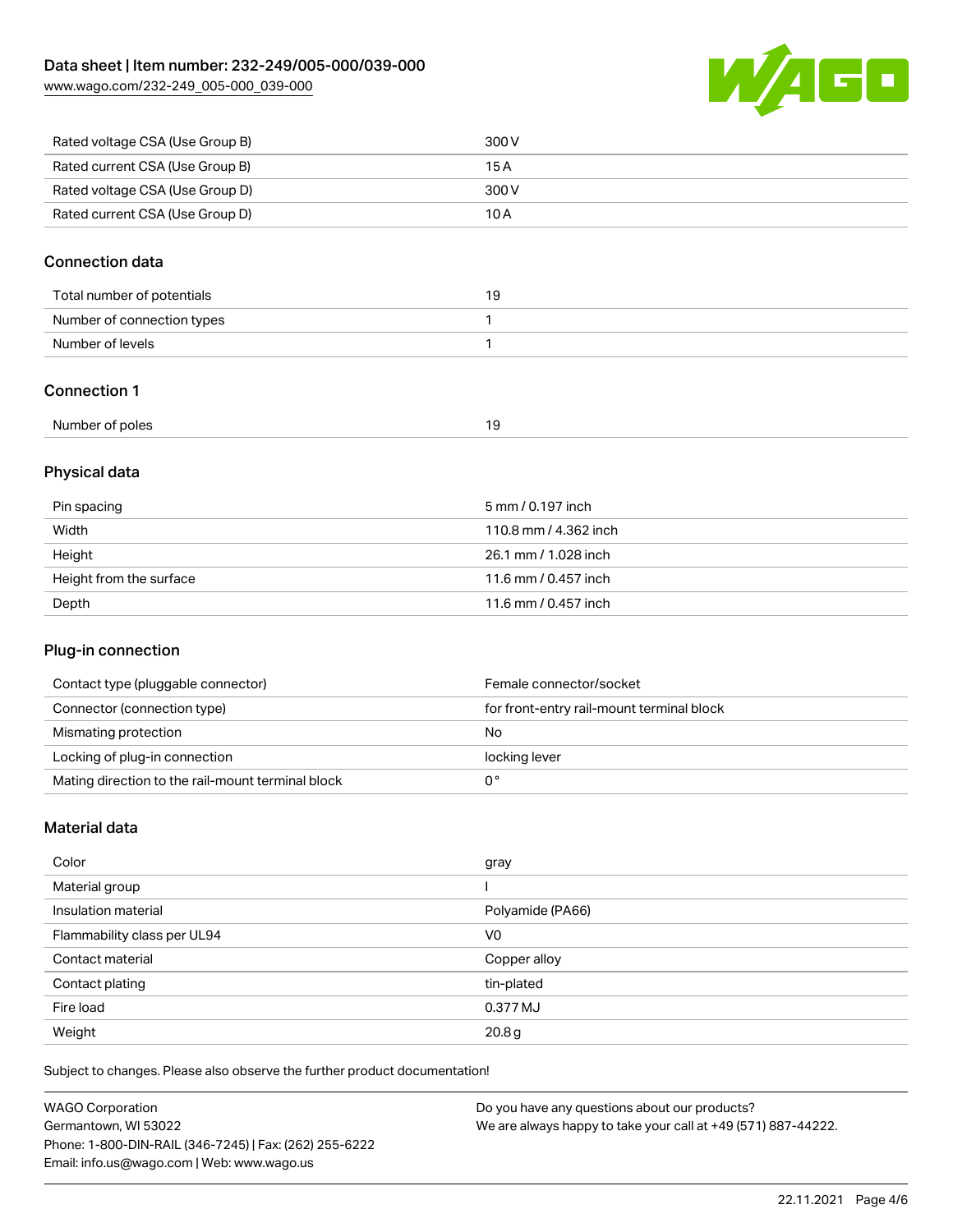

#### Environmental requirements

| Limit temperature range | … +85 °C.<br>c٢<br>-n'<br>JU |
|-------------------------|------------------------------|
|-------------------------|------------------------------|

## Commercial data

| PU (SPU)              | 10 Stück      |
|-----------------------|---------------|
| Packaging type        | box           |
| Country of origin     | DE            |
| <b>GTIN</b>           | 4055143031653 |
| Customs tariff number | 85366990990   |

#### Approvals / Certificates

#### Country specific Approvals

| Logo | Approval                               | <b>Additional Approval Text</b> | Certificate<br>name |
|------|----------------------------------------|---------------------------------|---------------------|
| Ж    | <b>CSA</b><br>DEKRA Certification B.V. | C <sub>22.2</sub>               | 1466354             |

#### UL-Approvals

|      |                                |                                 | Certificate |
|------|--------------------------------|---------------------------------|-------------|
| Logo | Approval                       | <b>Additional Approval Text</b> | name        |
|      | UL                             | <b>UL 1059</b>                  | E45172      |
| J    | Underwriters Laboratories Inc. |                                 |             |

#### **Counterpart**



# Item no.231-619

nem 10.251-019<br>Male connector; 19-pole; Pin spacing 5 mm; gray [www.wago.com/231-619](https://www.wago.com/231-619)

### Optional accessories

### Testing accessories

# Testing accessories

Item no.: 231-661

Test plugs for female connectors; for 5 mm and 5.08 mm pin spacing; 2,50 mm²; light gray [www.wago.com/231-661](http://www.wago.com/231-661)

Subject to changes. Please also observe the further product documentation!

WAGO Corporation Germantown, WI 53022 Phone: 1-800-DIN-RAIL (346-7245) | Fax: (262) 255-6222 Email: info.us@wago.com | Web: www.wago.us